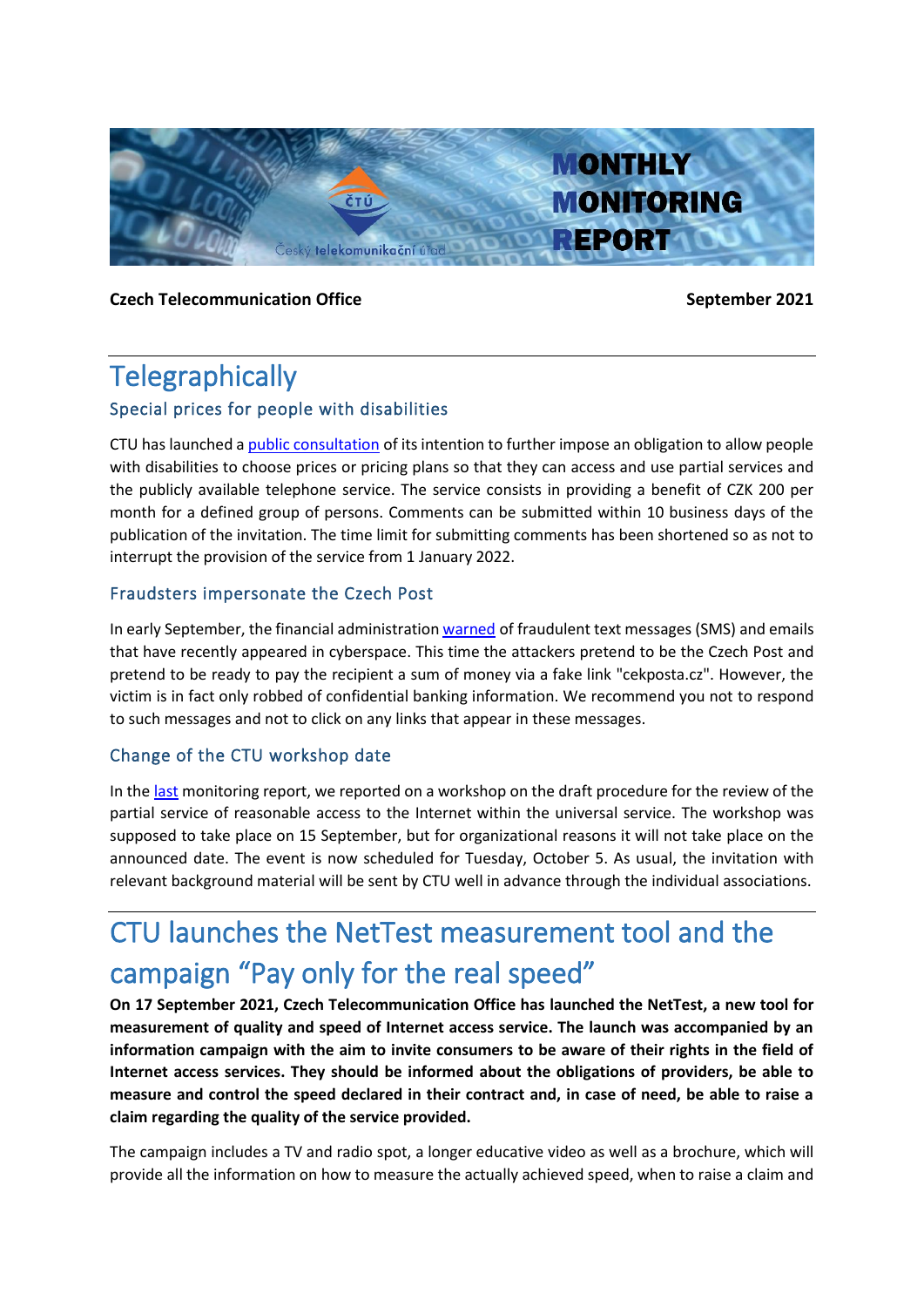how to submit a claim (incl. how to raise an objection against a claim settlement if you are dissatisfied with its settlement)

The NetTest, the tool for measuring quality of Internet access service in the form of actually achieved download and upload speed and the response time (ping), can be found at [https://nettest.cz](https://nettest.cz/cs/) website. A significant advantage of the NetTest tool is the possibility to use a certified measurement function which performs automatically a pre-defined process with a result projected into a PDF document. This document can then be used for raising a claim, if necessary.

#### How to measure speed of Internet access properly

Be careful, that there is no application running on the desktop background and only your computer is connected to the Internet, via cable not via Wi-Fi, during the measurement. You should also use the newest updated version of operating system and Internet browser. By Internet at a fixed location do at least 6 measurements within 90 minutes (do a measurement every 10 to 15 minutes). Save each measurement result; the more tests, the higher the objectivity of the overall assessment. When using certified measurement function by NetMetr, the pre-defined process is fully automated with a result projected into PDF document. You can find more information in the brochure [www.ctu.cz/plattezaskutecnourychlost.](http://www.ctu.cz/plattezaskutecnourychlost)

"*We believe that it is the certified measurement function that will significantly facilitate to the ordinary users making a complaint, because the worries of saving the result and having the necessary document for service providers will disappear*," said Hana Továrková, CTU Council Chair.

#### Obligations of Internet access service providers and the accompanying campaign

Since 1 January 2021, Internet access service providers are obliged to provide specific Internet access speed parameters. They can be found in the documents that make up the content of the contract, e.g. in the contract itself, in a valid price list or in the operating conditions.

Together with the launch of NetTest, CTU also launches a campaign "Pay only for the real speed". Consumers can find all the relevant information at CTU website [www.ctu.cz/plattezaskutecnourychlost.](http://www.ctu.cz/plattezaskutecnourychlost) The campaign will include a 30-minutes spot run by Česká televize (Czech TV) and Český rozhlas (Czech Radio), then the two-minute educative video that can be found on above mentioned website, as well as on CTU´s YouTube channel, and updated brochure which will lead consumers through the whole process, step-by-step.

### The main face of the campaign is Mr. Otakar Brousek, jr.:

*"Formerly, there was no consumer protection at all and one could not be heard. Unfortunately, many people still think that not much has changed in this respect; that there is no place to turn to, to ask or no means of defence. Thanks-God for projects like this which are popping up. Even if the only message was that I could raise a claim in case I did not get what I´d paid for. Capacity building in this area, for elderly generation above all, is very beneficial. I have my personal experience, regarding my mum and also myself personally, that it is quite easy to fall for a misleading offer."* His personal experience was the reason why he found the CTU campaign important.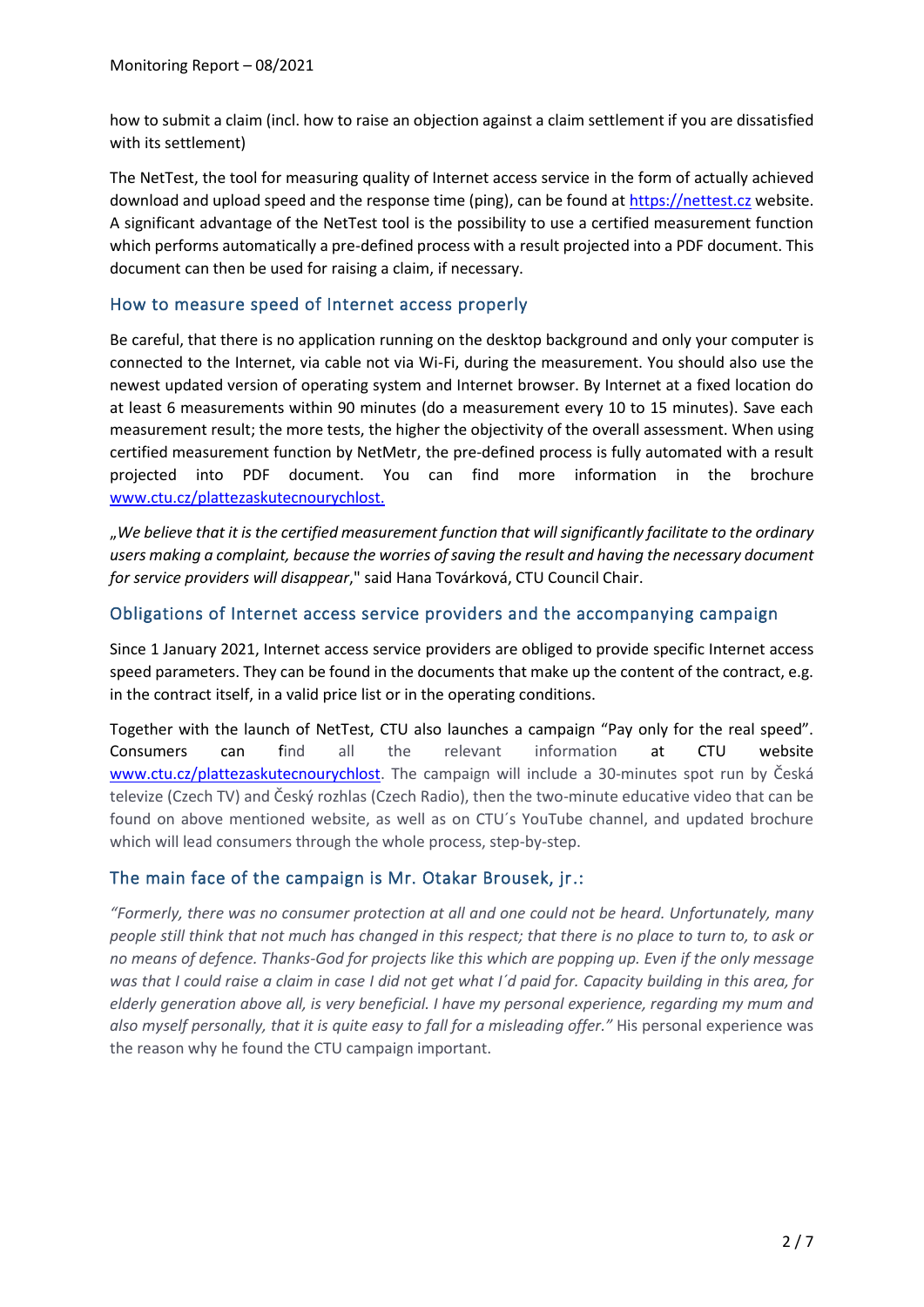# Inspections and penalties continue to be imposed on providers who still fail to comply with the terms of the general authorization

In [April,](https://www.ctu.eu/sites/default/files/obsah/ctu/monthly-monitoring-report-no.4/2021/obrazky/monthlymonitoringreport42021en_0.pdf) we reported that the vast majority of customers already have the mandatory information resulting from the [General Authorization,](https://www.ctu.eu/sites/default/files/obsah/stranky/74784/soubory/vo-s-10820209en.pdf) which clearly defines the allowable discrepancies between advertised and actual Internet access speeds. The monitoring of compliance with this general authorization is followed by the ongoing monitoring of those providers of Internet access services that have not yet modified their contract documents to include precisely specified service parameters (for more information on providers' obligations, see e.g., [Monitoring Report 2/2021\)](https://www.ctu.eu/sites/default/files/obsah/ctu/monthly-monitoring-report-no.2/2021/obrazky/mz2021-02enfinal.pdf). Already more than 91% of currently active providers of Internet access services have their contract documents in accordance with the general authorization, with these 91% representing more than 99% of the market. It can therefore be said that the vast majority of customers already have the mandatory information on the quality conditions of the service offered. The follow-up inspection will therefore focus on the last 170 or so providers of electronic communications services that have not yet complied with their obligations, even after CTU has imposed a sanction. In case of continued non-compliance, the provider faces further sanctions.

# The amendment to the Electronic Communications Act has been approved

**On 15 September 2021 the Chamber of Deputies discussed the so-called transposition amendment to the Electronic Communications Act (Chamber of Deputies Document [1084\)](https://www.psp.cz/sqw/historie.sqw?o=8&T=1084), which had been returned to it by the Senate with amendments. The Chamber of Deputies insisted on its original proposal for the amendment, with 137 out of 142 deputies in favour and none against. This transposes the [European Electronic Communications Code](https://eur-lex.europa.eu/legal-content/EN/TXT/?uri=CELEX%3A32018L1972) into Czech law. First of all, it is about strengthening consumer protection and unifying it within the European market.**

Quick and easy change of Internet providers, strengthening privacy protection, supporting people with disabilities more conceptually or setting conditions for easier deployment of electronic communications networks. These are just some of the changes brought about by this amendment.

## Relief from unsolicited nuisance calls

One of the most obvious changes from the Senate version, and not just for consumers, is stricter rules on nuisance marketing calls. Currently, a person who does not wish to be harassed by marketing calls must actively express their disagreement in the so-called public directory. The new principle will be reversed. It will automatically be assumed that marketing calls cannot be made because the subscriber does not want to receive them. If a subscriber would like to be contacted by these types of calls, they will instead be able to grant active consent. It is a regulation supported by the Office for Personal Data Protection and a solution that successfully exists in many other EU Member States.

Other important changes include facilitating market entry to undertakings by reducing some barriers and providing better conditions for easier deployment of electronic communications networks and provision of services.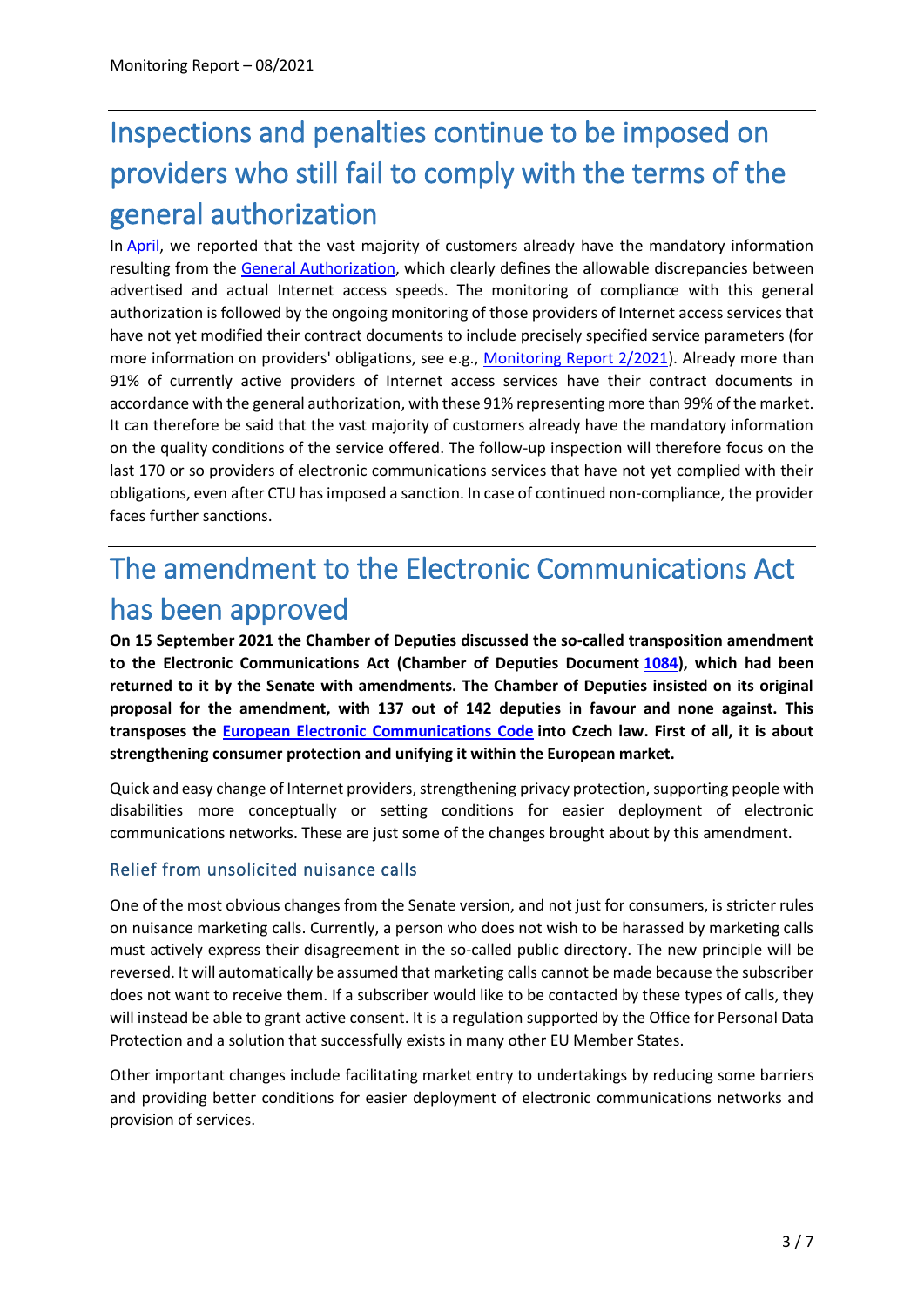# Checked by CTU in August...

…compliance with terms and conditions of General Authorization No. [VO-R/12/03.2021-3](https://www.ctu.eu/sites/default/files/obsah/stranky/74784/soubory/vo-r-12-03.2021-3enfin.pdf) for the use of radio frequencies and for the operation of equipment for broadband data transmission in the bands 2.4 GHz to 71 GHz

CTU carried out a total of 20 inspections. Defects were identified in 18 cases, consisting in harmful interference with priority radiocommunications service stations (meteorological radar), use of indoor frequencies outside a building and failure to comply with other terms of the general authorization, which were resolved by a call to rectify the identified deficiencies and which will subsequently be addressed in administrative proceedings.

… sources of interference with the operation of electronic communications equipment and networks, the provision of electronic communications services or the operation of radiocommunications services

In April, CTU completed a total of 95 investigations, of which there were 74 cases of interference with television reception, 5 cases of interference with GSM and LTE public mobile communications networks (in one case the source of interference was the active element of TV reception), 5 cases of interference with a meteorological radar, 3 cases of interference with radio and satellite signal, and 8 cases of interference with various systems (RR link, WiFi station, short-range devices, etc.). The investigation of complaints about poor TV reception revealed that in 51 cases the defect was in the viewer's equipment (most often a technical fault of the receiving antenna), in 7 cases it was due to reception of signal in a non-covered area, in 7 cases the interference stopped or occurred sporadically. Five interference reports were cancelled by their submitters during investigation of the interference. In four cases, the source of the interference was found to be a surge protector of a high-voltage line in the South Moravian Region, which caused interference to 4 viewers due to a fault.

#### … pilot operation of LTE base stations in the 800 MHz band

As of 31 August 2021, 237 base stations were in pilot operation, and 16,830 stations were in permanent operation. In August, an LTE base station was not identified as a source of TV signal interference in any case.

#### … compliance with the conditions of an individual authorization for the use of radio frequencies

Two inspections of compliance with the conditions of an individual licence to use frequencies were carried out. In one case, a violation of the conditions of the individual licence was detected and the operator will be subject to administrative proceedings.

#### …the use of radio frequencies without authorization

CTU carried out 6 inspections focusing on the use of frequencies without authorization. Five inspections revealed use of frequencies without individual licence; the cases were referred for resolution in administrative proceedings.

1,599 – the number of administrative proceedings initiated in August concerning subscriber disputes between the person carrying out the communication activity and the subscriber. These are the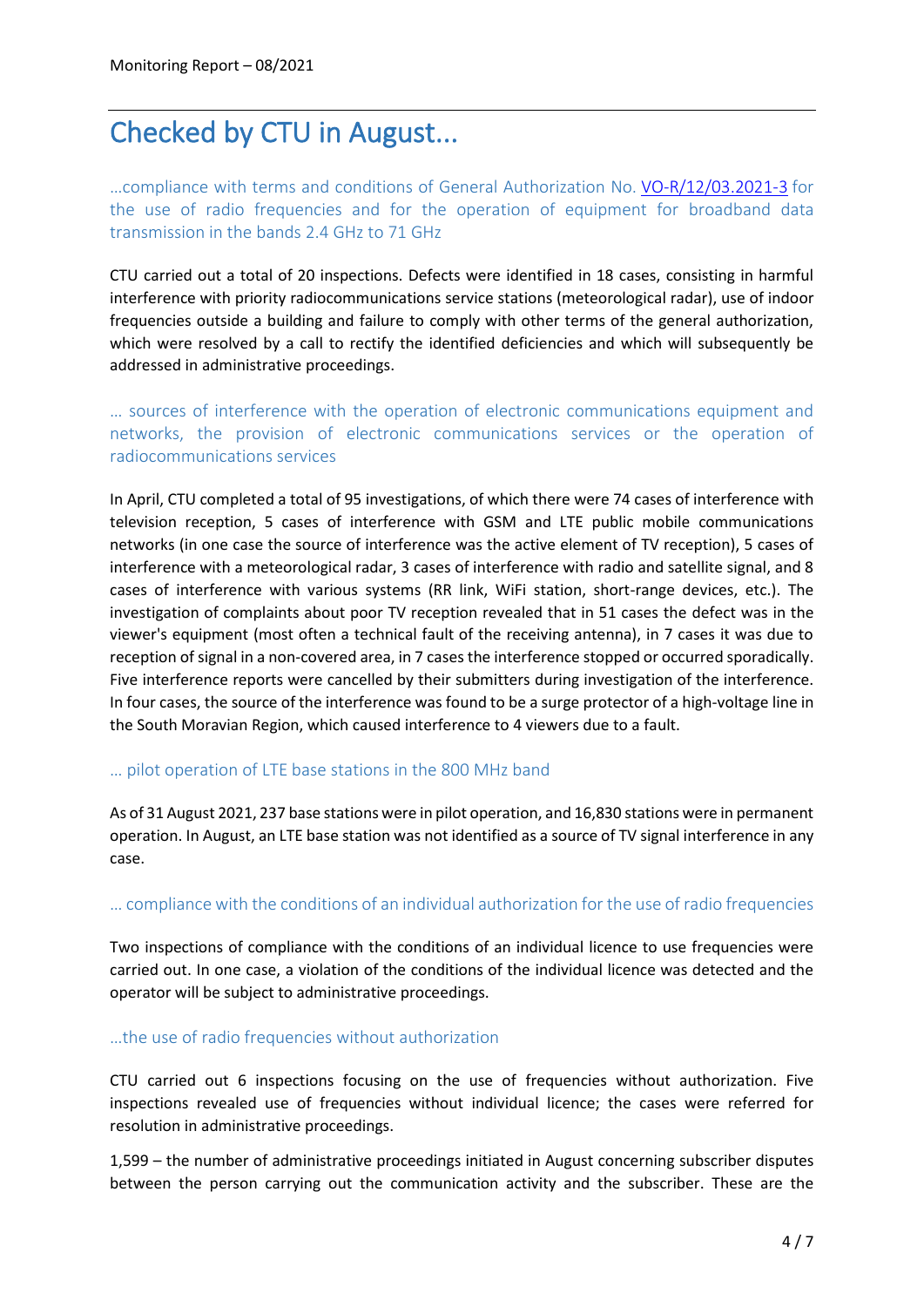disputes over payments and objections against a claim settlement about the billing of the price or the provided publicly available electronic communications service.

4,140 - the number of decisions issued in August on the matter, of which 4 112 decisions concerned a dispute over payment (payment of the price for services).

# Beware of incorrectly entered contact details

**Unfortunately, CTU has encountered carelessness in providing the necessary information not only in connection with payments for services provided, but also in connection with the provision of contact details directly in the contract for the provision of electronic communications services.**

When dealing with consumer complaints, CTU often encounters the fact that the customers concerned have been issued with a reminder for failure to pay for the services used within the specified time limit, although they have stated that they have duly paid for the service within the specified time limit and are not aware of any omission in this respect.

These situations are usually easily clarified by an investigation carried out with the relevant operator where, for example, it has been found that the consumer decided to pay for the services provided by direct debit, but inadvertently provided the operator with an incorrect account number, which caused the operator to be unable to debit the required amount from the account.

However, mere carelessness in entering the account number may mean an unpleasant financial burden for the consumer in the form of chargeable reminders to pay the amount due and, in extreme cases, interruption or termination of services.

An example of incorrect contact details in a contract for the provision of electronic communications services could be a situation where a consumer has incorrectly entered his or her e-mail address in the document and thus could not (among other things) be properly informed about a unilateral change to the contract made by their operator.

Since the consumer chose their e-mail address in the contract as the primary method of contact with their operator, they did not learn in time about the upcoming change consisting in an increase in the price of the services provided and thus could not exercise their legal right to withdraw from the contract with his operator without any penalty under the terms of the Electronic Communications Act.

Therefore, CTU appeals to all consumers to be cautious when entering the above-mentioned details and to make sure that they are correct. In this way, they can avoid a number of unpleasant consequences that can arise from even minor carelessness, as the examples above illustrate.

# The Telecommunication Academy is very active

**The Telecommunication Academy is a project of the Czech Telecommunication Office, which serves to educate senior citizens in the field of electronic communications and postal services. Since its inception, it has been based mainly on personal presentations by our lecturers to senior citizens within the so-called "University of the Third Age", senior citizens clubs, associations, homes, etc. At the time of pandemic, it was necessary to look for other channels to reach the target group, and that is how educational videos were created. These are now "in a new guise", shorter and always focused on one specific issue. The topic of the first new video is making a complaint about damaged mail.**

Thanks to the new formats, the Telecommunication Academy is becoming more accessible to general public. The damaged postal item video is not a video intended solely for seniors citizens. As Pavla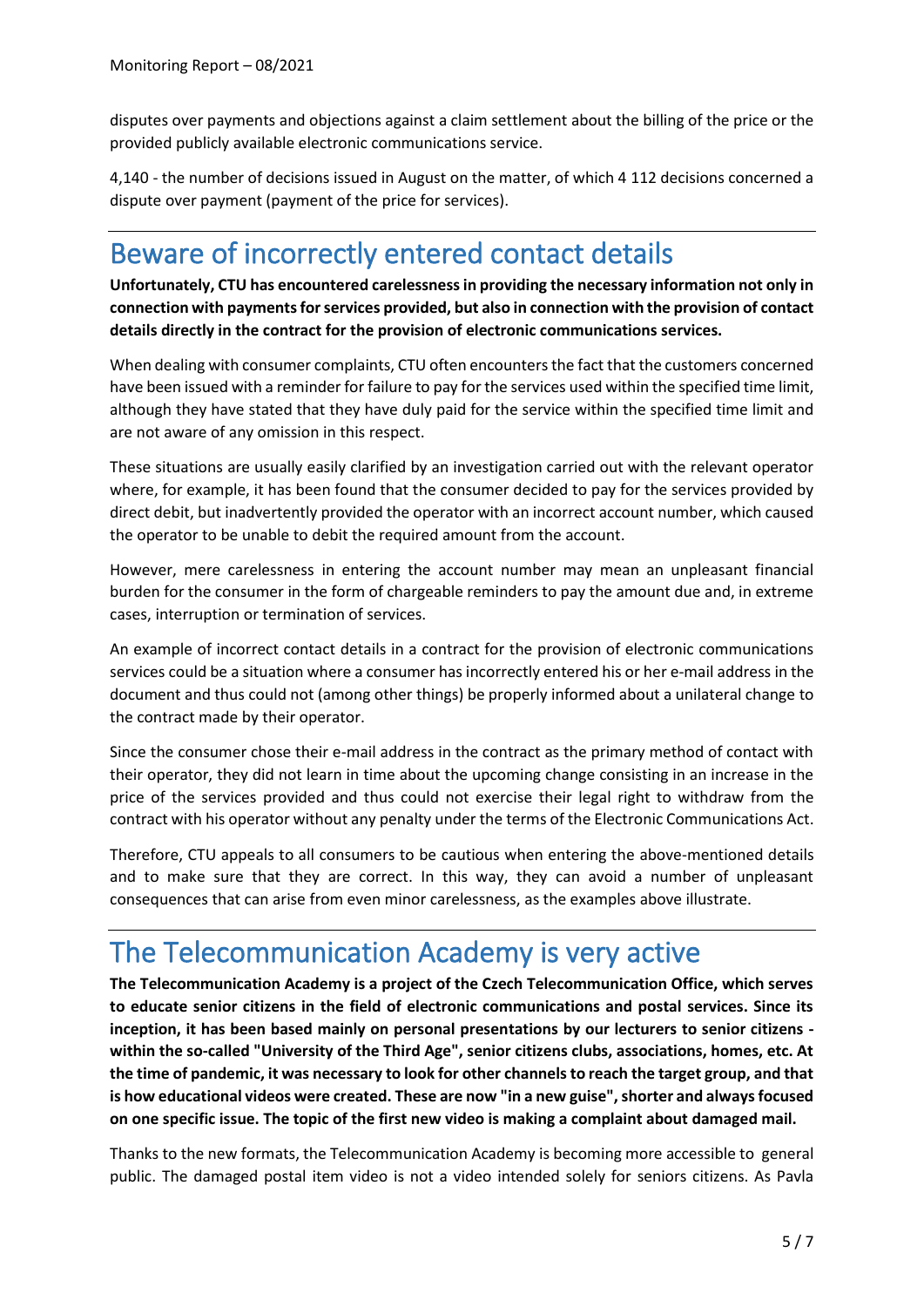Zichová, the director of the Telecommunication Academy project, points out, the general public has little awareness of, for example, the short complaint periods that some operators have for damaged postal items.

[The new educational video](https://www.youtube.com/watch?v=_joXEE8FSBc) on postal services can be found on [YouTube channel](https://www.youtube.com/channel/UCuNFPE5ti2OKLgMQnau1OwQ) of the Telecommunication Academy.

However, the Telecommunication Academy also continues in the standard mode, i.e. with personal presentation for senior citizens. For example, on 7 September 2021, a presentation for the elderly took place at the Akord cultural center in Ostrava-Zábřeh, and on 23 September 2021, the lecturers of the Telecommunication Academy will visit the Omega cultural center in the Brno-sever district. The topic of the presentation will be "Colour" lines, emergency calls and voice services.

#### ABOUT THE TELECOMMUNICATION ACADEMY

The Telecommunication Academy of the Czech Telecommunication Office has been operating since 2017. During that time we have organized more than a hundred presentations. We work with community care service homes, clubs and homes for the elderly, and community centers. We also give presentations at universities of the third age, e.g. at Charles University, at the Mining College in Ostrava or at the U3V of the Kroměříž region. For more information visit the Academy's [website](https://akademie.ctu.cz/) and [Facebook.](https://www.facebook.com/telcoakademie)

# Universal services of the Czech Post

## Request for reimbursement of the net costs of providing universal services for the year 2020

On 30 August 2021 Česká pošta, s.p. filed a request for the payment of the net costs representing unfair financial burden for the year 2020 in the maximum possible amount of CZK 1,500,000,000. Total net costs for the year 2020 were quantified by Česká pošta, s.p. in the amount of CZK 1,869,691,252. On the date of submission of the request, an administrative proceeding was initiated in which CTU will verify the correctness and completeness of all submitted documents, compliance of the calculation with the Postal Services Act and Decree No. 466/2012 Coll. Pursuant to the Postal Services Act, reimbursement of the verified net costs for the year 2020 will be made from the state budget up to a maximum of CZK 1,500,000,000. The reimbursement is subject to approval by the European Commission for the period 2018 to 2022. The proceedings in this case are conducted before the European Commission under file No. [SA.55208,](https://ec.europa.eu/competition/elojade/isef/case_details.cfm?proc_code=3_SA_55208#main-content) and have not been completed at the date of the request for the payment of the net costs for the year 2020 .

# Telecommunications regulation in the EU and in the world

## Official Journal of the EU

On 24 August, Decision [No. 1/ES/2021 of 28 July 2021](https://eur-lex.europa.eu/legal-content/EN/TXT/PDF/?uri=CELEX:22021D1397&from=EN) of the Joint Commitee set up under the Agreement on Mutual Recognition between the European Community and Japan related to the registration of a conformity assessment body under the Sectoral Annex on Telecommunications Terminal Equipment and Radio Equipment [2021/1397], was published.